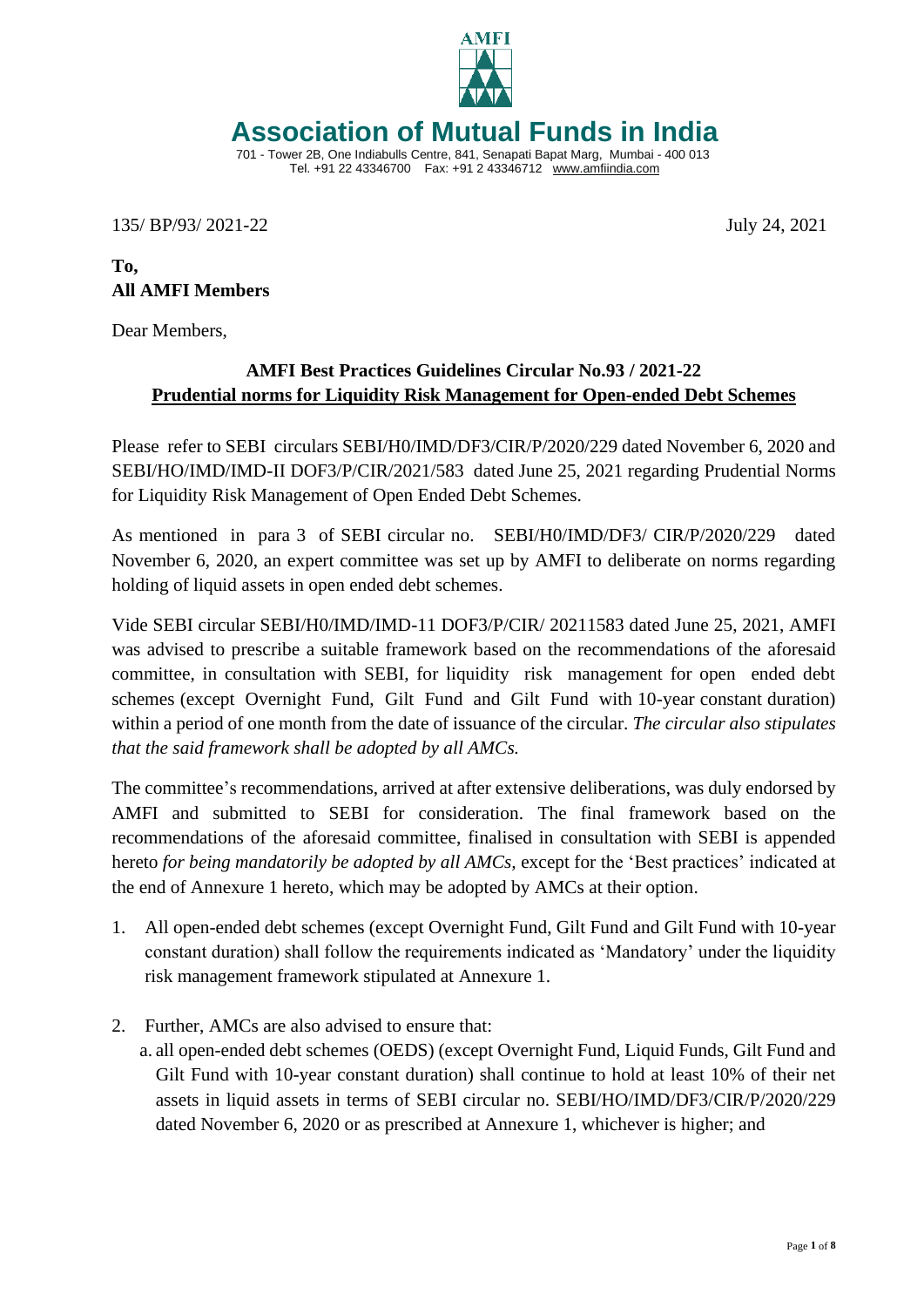

- b.Liquid Funds shall comply with requirement of maintaining liquid assets at 20% as per para 1 of SEBI circular SEBI/HO/IMD/DF2/CIR/P/2019/101 dated September 20, 2019 or as prescribed at Annexure 1 below, whichever is higher.
- c. Further, in continuation with para 3(b) of SEBI circular SEBI/HO/IMD/IMD-ll DOF3/P/CIR/2021/583 dated June 25, 2021, It is clarified that Mutual Funds shall ensure that for asset allocation limits (applicable for Banking and PSU Bond Fund, Floater Fund, Credit Risk Fund and Corporate Bond Funds scheme categories in terms of SEBI circular on 'Categorization and Rationalization of Mutual Fund Schemes'), the base shall be considered as net assets excluding the extent of minimum stipulated eligible assets i.e. higher of 10% of net assets or LR-CRaR (Liquidity ratio based on 30-day Conditional Redemption at Risk).
- 3.The confirmation on compliance of this circular shall be reported to SEBI in the Compliance Test Report (CTR).

Members are requested to confirm having noted the contents of this circular for due compliance and also to place this circular before their Trustees for information at the next meeting of the Trustees.

With best regards. **B. M. Kini**

**Dy. Chief Executive**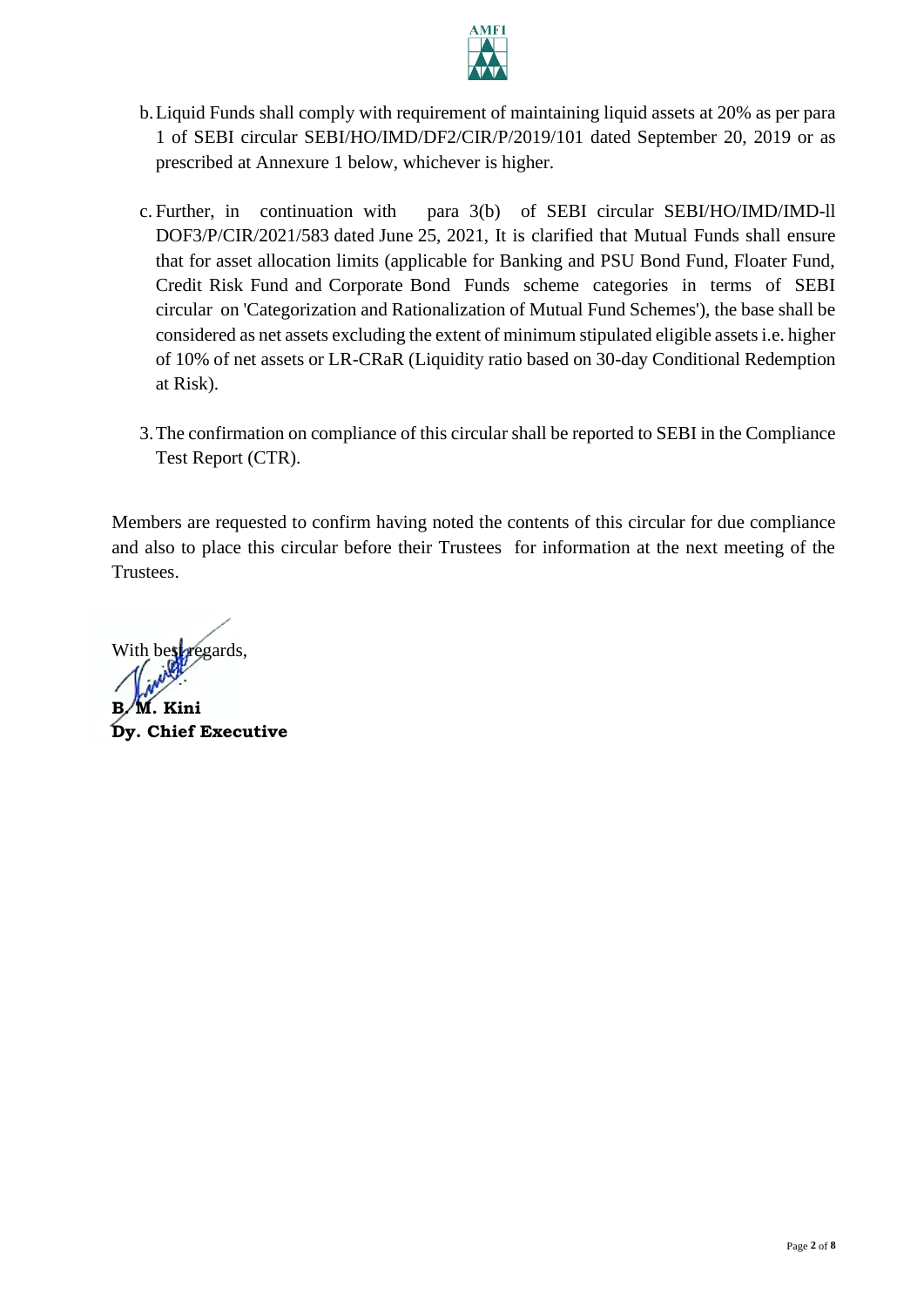

# **Framework for liquidity risk management for debt schemes of Mutual Funds**

### **1. The key elements of liquidity risk management framework are as under:**

#### **Mandatory**

- a. Liquidity ratios to address investor behaviour based on the size of their investments
- b. Back-testing of liquidity ratios
- c. Additional Parameters to be monitored by AMCs (for the OEDS including Liquid Funds)

#### **Best Practices**

d. Providing liquidity for other known variables

### **MANDATORY**

#### a. **Liquidity ratios to address investor behaviour based on the size of their investments**

**I. Liquidity ratios: Eligible Assets / Scheme's Potential Outflows (Liability)**

Two type of liquid assets shall be maintained by OEDS including Liquid Funds,

- one based on the Redemption at Risk (RaR) concept (to represent the likely outflows at a given confidence interval) and
- the other based on the concept of Conditional Redemption at Risk (CRaR)) (to represent the behaviour of the tail at the given confidence interval).

The liquid assets maintained by OEDS including Liquid Fund based on the concept of RaR shall be subset of the liquid assets maintained by OEDS including liquid fund based on the concept of CRaR.

The process for computation of the liquid assets to be maintained is explained below:

- *i. Liquidity Ratio based on 30-day RaR (LR-RaR)*
	- **Eligible Assets for LR-RaR:** Eligible Assets for LR-RaR include Cash, Government Securities, T-bills and Repo on Government Securities and should be more than or equal to Weighted average AUM outflow at 95 percentile RaR level computed as under.

### *Potential Outflows:*

• The Weighted Average AUM Outflow will be computed by multiplying the AUMs under each of the four categories of investors (viz. investors falling in following four categories i.e. (a) less than or equal to ₹ 1 crore, (b) beyond ₹ 1 crore and upto  $\bar{\xi}$  5 crore, (c) beyond  $\bar{\xi}$  5 crore and upto  $\bar{\xi}$  100 crore, and (d) beyond  $\bar{\xi}$ 100 crore, on the basis of PAN of primary investor) with the a factor representing the potential outflow from the respective categories at 95 percentile confidence level. The factors for the respective categories across the various types of funds are as tabulated below: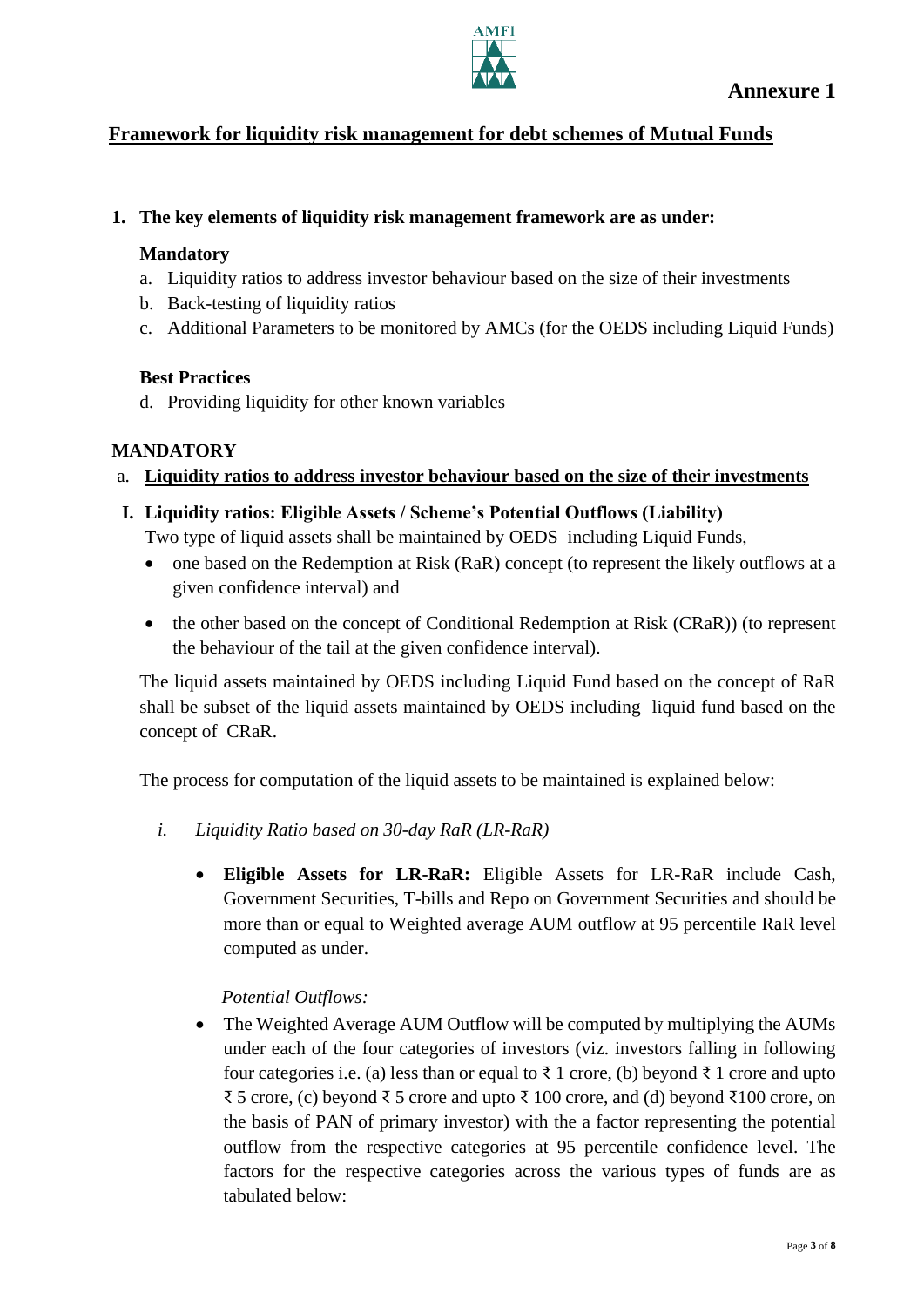| <b>Table 1</b>               |                                                        |        |               |        |  |  |
|------------------------------|--------------------------------------------------------|--------|---------------|--------|--|--|
| <b>Scheme type</b>           | <b>Quantum of investment by single investor</b>        |        |               |        |  |  |
|                              | (PAN level) $(\bar{\tau}$ cr) as per investor category |        |               |        |  |  |
|                              | $0 - 1$                                                | $>1-5$ | $  > 5 - 100$ | $>100$ |  |  |
| Low duration fund            | 5%                                                     | 9%     | 15%           | 23%    |  |  |
| Short duration fund          | 5%                                                     | 8%     | 11%           | 14%    |  |  |
| Medium to Long Duration fund | 8%                                                     | 10%    | 12%           | 21%    |  |  |
| Credit risk fund             | 5%                                                     | 8%     | 9%            | 40%    |  |  |
| Liquid Fund                  | 5%                                                     | 10%    | 14%           | 29%    |  |  |

- *ii. Liquidity ratio based on 30-day Conditional Redemption at Risk (LR-CRaR)*
	- **Eligible Assets for LR-CRaR** (computed below) should be equal to or more than Weighted average AUM outflow at 95 percentile Conditional redemption at Risk (CRaR) level.

*Eligible assets qualifying* for liquidity under LR-CRaR include the following*:*

| Table 2                                                  |                           |  |  |
|----------------------------------------------------------|---------------------------|--|--|
| <b>Asset category</b>                                    | Weightage                 |  |  |
| Eligible Assets for LR-RAR (Cash, Government             | 100%                      |  |  |
| Securities, T-bills and Repo on Government               |                           |  |  |
| Securities)                                              |                           |  |  |
| Listed AAA rated debt securities without bespoke         | As per the regulatory     |  |  |
| structures/structured<br>obligations,<br>credit          | haircut for<br>repo       |  |  |
| enhancements or embedded options or any other            | transactions<br><b>as</b> |  |  |
| structure / feature which increase the liquidity risk of | prescribed by RBI from    |  |  |
| the instrument**                                         | time to time.             |  |  |
| For Liquid Fund scheme category,<br>100%                 | 100%                      |  |  |
| securities held by the scheme which have credit rating   |                           |  |  |
| of $A1+$ , residual maturity of less than or equal to 30 |                           |  |  |
| days and no adverse news or rumours<br>the<br>in         |                           |  |  |
| mainstream media about the said security**               |                           |  |  |

*\*\*With regard to adverse news or rumors in the mainstream media, AMCs are expected to conduct due diligence at the time of investment and keep a regular vigil on an ongoing basis for their investments. In case of adverse news or rumours within past 90 days from the date of consideration, the instruments shall be removed from the above asset category.*

Note: The aspect of eligibility of securities with credit rating of  $Al +$  subject to its issuer having lowest long term rating of AAA only, in the above asset category shall be reviewed by AMFI in December 2022.

## *Potential Outflows:*

■ The Weighted Average AUM Outflow will be computed by multiplying the AUMs under the four categories of investors with the respective factors for those categories at 95 percent confidence level.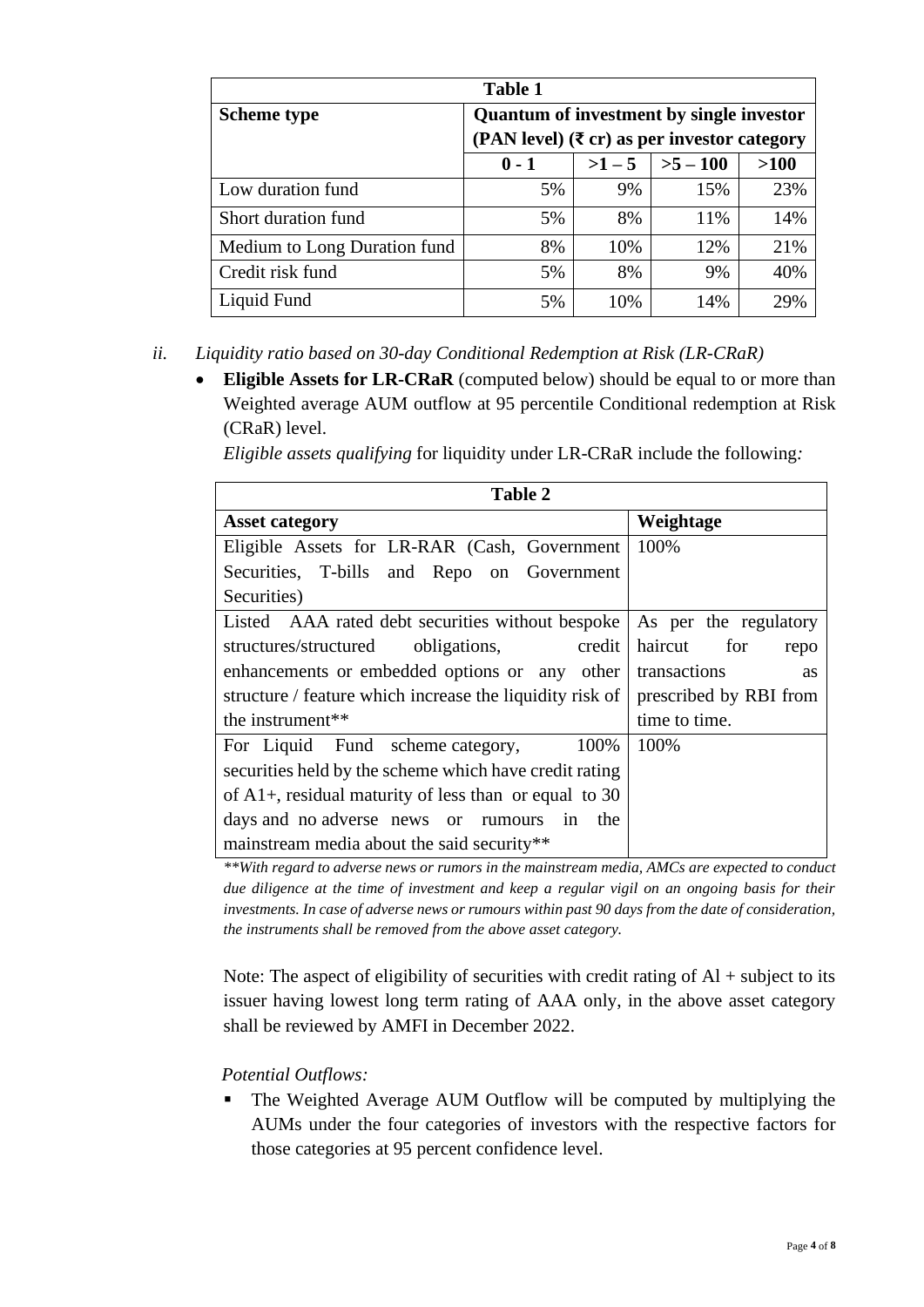| Table 3                      |                                                                                                                                   |        |          |      |  |
|------------------------------|-----------------------------------------------------------------------------------------------------------------------------------|--------|----------|------|--|
| Scheme type                  | <b>Quantum of investment by single</b><br>investor (PAN level) $(\bar{\mathbf{z}}, \bar{\mathbf{c}})$ as per<br>investor category |        |          |      |  |
|                              | $0 - 1$                                                                                                                           | $>1-5$ | $>5-100$ | >100 |  |
| Low duration fund            | 8%                                                                                                                                | 15%    | 23%      | 37%  |  |
| Short duration fund          | 8%                                                                                                                                | 12%    | 15%      | 19%  |  |
| Medium to Long Duration fund | 10%                                                                                                                               | 12%    | 19%      | 56%  |  |
| Credit risk fund             | 11%                                                                                                                               | 17%    | 20%      | 69%  |  |
| Liquid Fund                  | 6%                                                                                                                                | 16%    | 24%      | 43%  |  |

The percentage of outflows for four investor categories, based on 30-days 95 percent confidence level for the past 11 years' industry-wide data, are as follows:

The above threshold percentages have been computed for five scheme categories in terms of SEBI circular on 'Categorization and Rationalization of Mutual Fund Schemes' and are extended by mapping the remaining eight scheme categories to one of the above 5 scheme categories as under:

| Table 4                      |                                  |  |  |  |
|------------------------------|----------------------------------|--|--|--|
| Scheme categories for which  | <b>Mapped Schemes</b>            |  |  |  |
| percentages are computed*    |                                  |  |  |  |
| Liquid Fund                  | Liquid Fund                      |  |  |  |
| <b>Low Duration Fund</b>     | Money Market Fund                |  |  |  |
|                              | <b>Ultra Short Duration Fund</b> |  |  |  |
|                              | <b>Low Duration Fund</b>         |  |  |  |
| <b>Short Duration fund</b>   | Corporate Bond Fund              |  |  |  |
|                              | Banking and PSU Bond Fund        |  |  |  |
|                              | <b>Floater Fund</b>              |  |  |  |
|                              | <b>Short Duration Fund</b>       |  |  |  |
| Medium to Long Duration Fund | <b>Medium Duration Fund</b>      |  |  |  |
|                              | Dynamic Bond Fund                |  |  |  |
|                              | Long Duration Fund               |  |  |  |
|                              | Medium to Long Duration Fund     |  |  |  |
| Credit Risk Fund             | Credit Risk Fund                 |  |  |  |

The above-mentioned percentages at Table 1 and Table 3, as prescribed by the Expert Committee appointed by SEBI, shall be applicable for one year from the effective date of the circular. Each AMC will use these tables to compute its liquidity requirements on a monthly rest  $(15<sup>th</sup>$  of every month). The AMC should ensure that these required liquidity thresholds are maintained on a daily basis.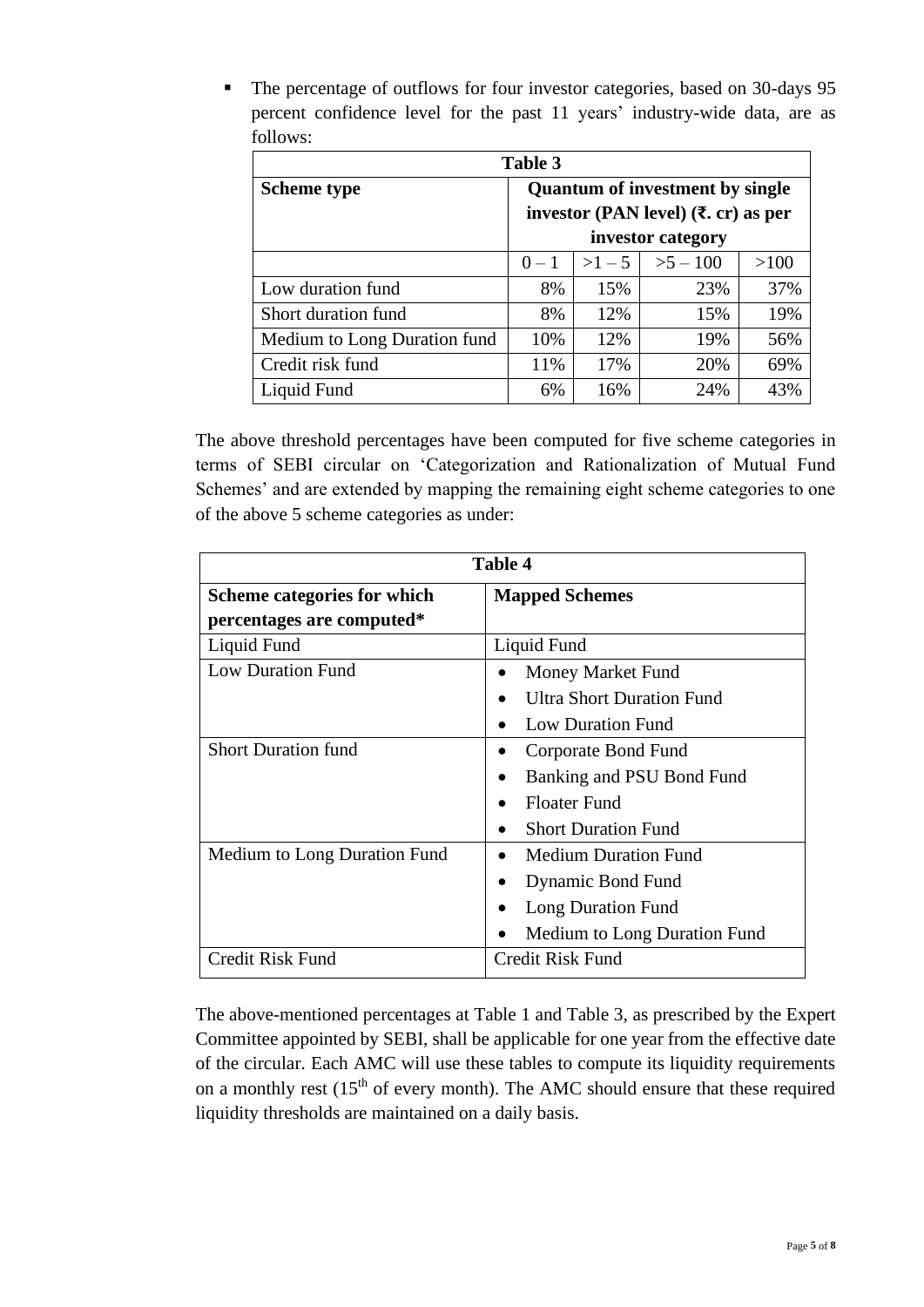Subsequently, a committee under the aegis of AMFI shall calculate the aforesaid percentages on a rolling basis considering the past 10 years for the five categories of OEDS including Liquid Fund (aggregated at industry level) to arrive at the 30-day potential outflows at 95 percent confidence level.

Additionally, each AMC shall, on an annual basis going forward, collate the data applicable for the following one year in order to compute the outflow (as specified at table 1 and 3 above) for the scheme categories specified in Table 4 above.

## **Illustration**

Consider a Short Duration fund, for which the LR-RaR and LR-CRaR shall be as under:

| Table 5                                    |                                                                |     |                                                                  |      |  |
|--------------------------------------------|----------------------------------------------------------------|-----|------------------------------------------------------------------|------|--|
| <b>Scheme type</b>                         | <b>Quantum of investment by</b><br>single investor (PAN level) |     |                                                                  |      |  |
|                                            |                                                                |     | $(\bar{\mathbf{\mathsf{z}}})$ crategory as per investor category |      |  |
|                                            | $0 - 1$                                                        |     | $>1-5$   $>5-100$                                                | >100 |  |
| <b>Short Duration fund (LR-RAR)</b>        | 5%                                                             | 8%  | 11%                                                              | 14%  |  |
| <b>Short Duration fund (LR-CRaR)</b>       | 8%                                                             | 12% | 15%                                                              | 19%  |  |
|                                            |                                                                |     |                                                                  |      |  |
| Eligible Assets for LR-CRaR other than LR- |                                                                |     |                                                                  |      |  |
| RaR Eligible Assets (i.e. difference of    |                                                                |     |                                                                  |      |  |
| Eligible Assets of LR-CRaR and LR-RaR)**   | 3%                                                             | 4%  | 4%                                                               | 5%   |  |

*\*\* LR-RaR is a subset of LR-CRaR*

For the said Short Duration fund having AUM of  $\bar{\tau}$  1,170 crores with investment as follows:

| Table 6                         |                                        |                                        |          |      |                               |
|---------------------------------|----------------------------------------|----------------------------------------|----------|------|-------------------------------|
| <b>Scheme type</b>              |                                        | <b>Quantum of investment by single</b> |          |      | Total $(\mathbf{\bar{z}})$ cr |
|                                 | investor (PAN level) $(\bar{\tau}$ cr) |                                        |          |      |                               |
| Investor category $\rightarrow$ | $0 - 1$                                | $>1-5$                                 | $>5-100$ | >100 |                               |
| <b>Short Duration fund</b>      | 190                                    | 60                                     | 270      | 650  | 1,170                         |

The percentage of eligible assets to be held by the said scheme is as under:

| Table 7                    |                                  |  |  |
|----------------------------|----------------------------------|--|--|
| Eligible assets            | <b>Calculation of the assets</b> |  |  |
| LR-RaR                     | $(190x5\% + 60x8\% + 270x11\%)$  |  |  |
|                            | $+650x14\%)/1170 = 11.54\%$      |  |  |
| LR-CRaR (including LR-RaR) | $(190x8\% + 60x12\% + 270x15\%)$ |  |  |
|                            | $+650x19\%)/1170 = 15.93\%$      |  |  |

Since LR-RaR figure is above 10%, the calculated value (i.e. 11.54%) is considered for eligible assets for LR-RaR. Further, the scheme shall hold at least 15.93% of eligible assets for LR-CRaR.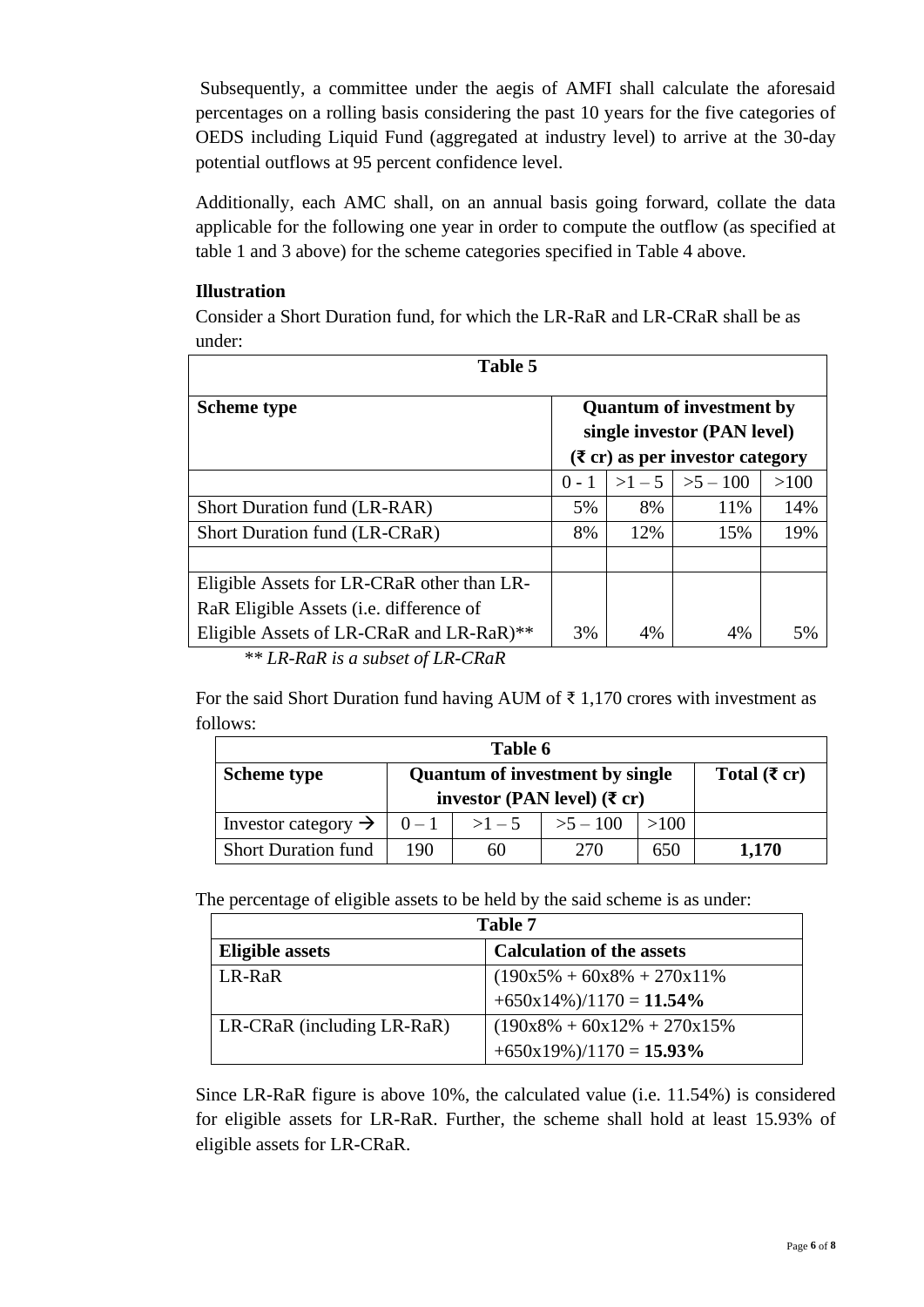If a scheme is not holding 11.54% of assets under LR-RaR and 15.93% of assets under LR-CRaR (which includes LR-RaR), it shall ensure that the LR-RaR and LR-CRaR ratios are restored to 100% of the required level by ensuring that the net inflows (through net subscription/accruals/ maturity & sale proceeds) into the scheme are used for restoring the ratios before making any new purchases outside 'Eligible Assets' specified above.

## b. **Back-testing of liquidity ratios**

Back-testing by AMCs shall involve capturing actual outflow data (in %) for each scheme on a rolling 30-day basis for each day and comparing the same with the predicted outflow using the above-mentioned methodology for that 30-day period. Thereafter, cases of breach of the back-test would be analysed (for instance, if the LR-RaR and LR-CRaR computed for a scheme on January 15, 2021 was 10% and 15% respectively, then, as a back-test, on February 15, 2021 the AMC can compute what has been the actual % movement in AUM from January 15, 2021 to February 15, 2021 and ascertain if the drop in AUM has exceeded the 10% or 15% threshold.

In case of a large number of back-test failures, the Trustee Board shall recommend a higher buffer to be applied to minimize the back-test failures in future. Accordingly, a back-test of the liquidity ratios should be presented to the Trustee Board on an annual basis by the AMC and the decision on liquidity buffers based on such review be taken during such review.

The schemes shall maintain the above two ratios at 100% of the requirement on a daily basis. However, to meet redemptions, AMCs may have to periodically dip into their liquid assets which may result in the liquidity ratio dropping below 100% on those days. To factor in such scenarios, the scheme shall ensure that the ratio is restored to 100% of the requirement by ensuring the net inflows (through net subscription/accruals/ maturity & sale proceeds) into the scheme are used for restoring the ratios before making new purchases outside 'Eligible Assets' specified above. In case the ratio remains below 100% for more than 15 consecutive days, then, this information shall be highlighted to Trustees till such time the said ratio is not restored to 100% of the requirement on weekly basis.

### c. **Additional Parameters to be monitored by AMCs for aforementioned OEDS**

Certain additional parameters such as concentration of an investor group / distributor, exit load features, taxation dynamics, shall be monitored by the AMC at scheme level. Details of few such parameters are stipulated below:

*i. Concentration by investor group:*

For uniformity of definition of concentration of investor group across mutual funds, the definition of an investor group on the asset side and liability side shall be formulated by a neutral agency to be appointed by AMFI. To begin with, the monitoring of concentration of investor group shall be carried out by AMCs at scheme level only for group of investors with investments  $>$  Rs. 100 cr.

The AMCs should monitor investments of Top 1, 5 and 10 investor groups as % of total AUM of each scheme.